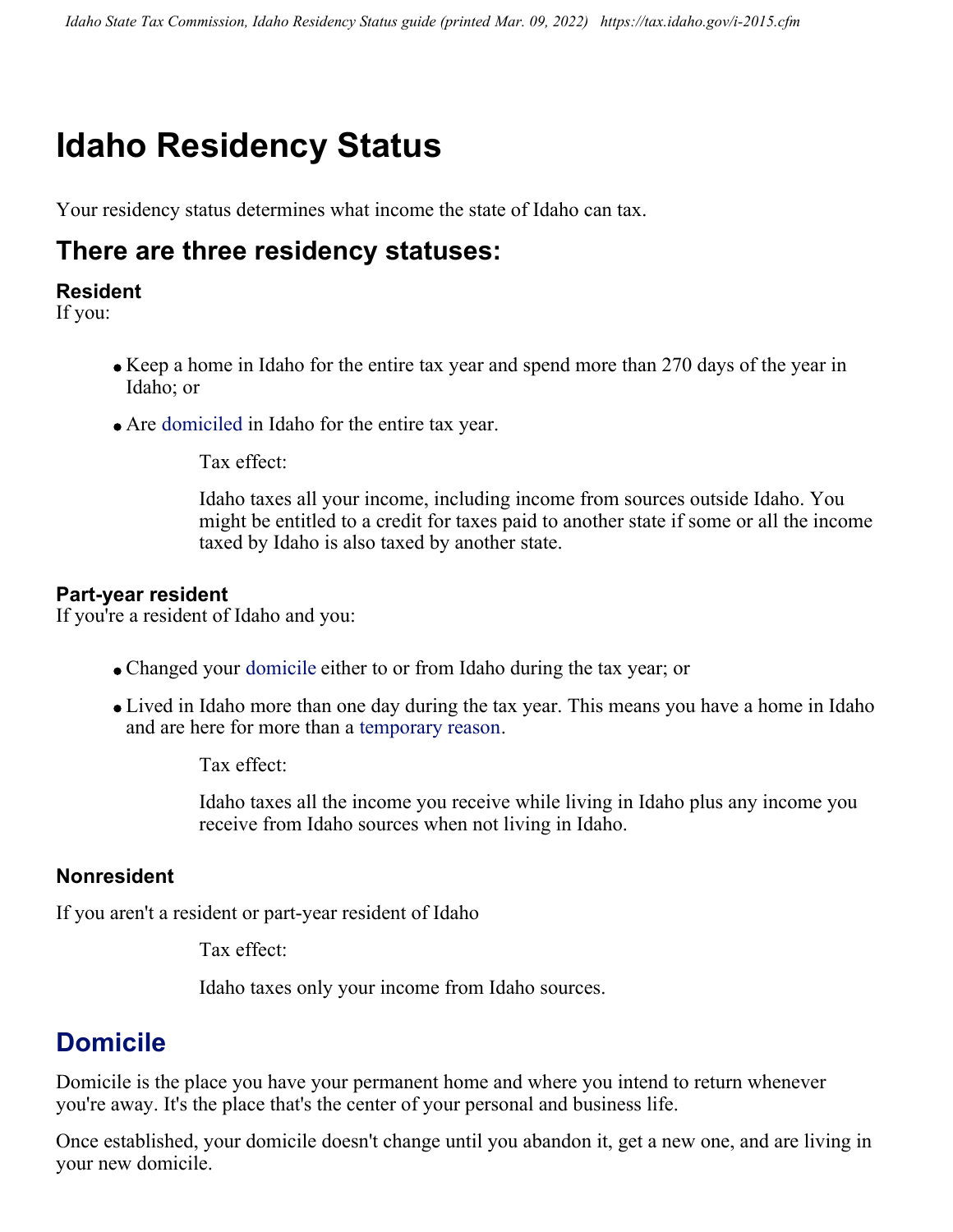Domicile and residence (where you live) aren't the same thing:

- You can have more than one residence.
- You can have only **one domicile**.

Generally, if you're domiciled in Idaho, you must file an Idaho income tax return. (See [Absent from](http://staging.tax.idaho.gov/i-2015action.cfm?seg=specific) [Idaho for 445 days in a 15-month period](http://staging.tax.idaho.gov/i-2015action.cfm?seg=specific).)

Example A:

Joe Miller's family lives in Idaho. Joe takes a job out of state, but returns home periodically to be with his family. Idaho is still his permanent home, so Joe is still domiciled in Idaho.

#### **Proving you changed your domicile**

You might need to prove you changed your domicile. Evidence of a change of domicile can include:

- Where your family lives
- A comparison of homes in different locations
- Where you're involved in business
- Where and how you spend time during the year in question
- Where you keep items that are near and dear to you
- Giving up your driver's license or homeowner's exemption

This isn't a complete list. Consideration of all facts and circumstances helps determine your domicile.

Find out how your residency can affect military income and a military spouse's income

[Is my military pay taxable in Idaho?](https://www.youtube.com/embed/mOTuO7nc6EY) [As a military spouse, is my income taxable in Idaho?](https://youtu.be/j2bCmmrtT0U)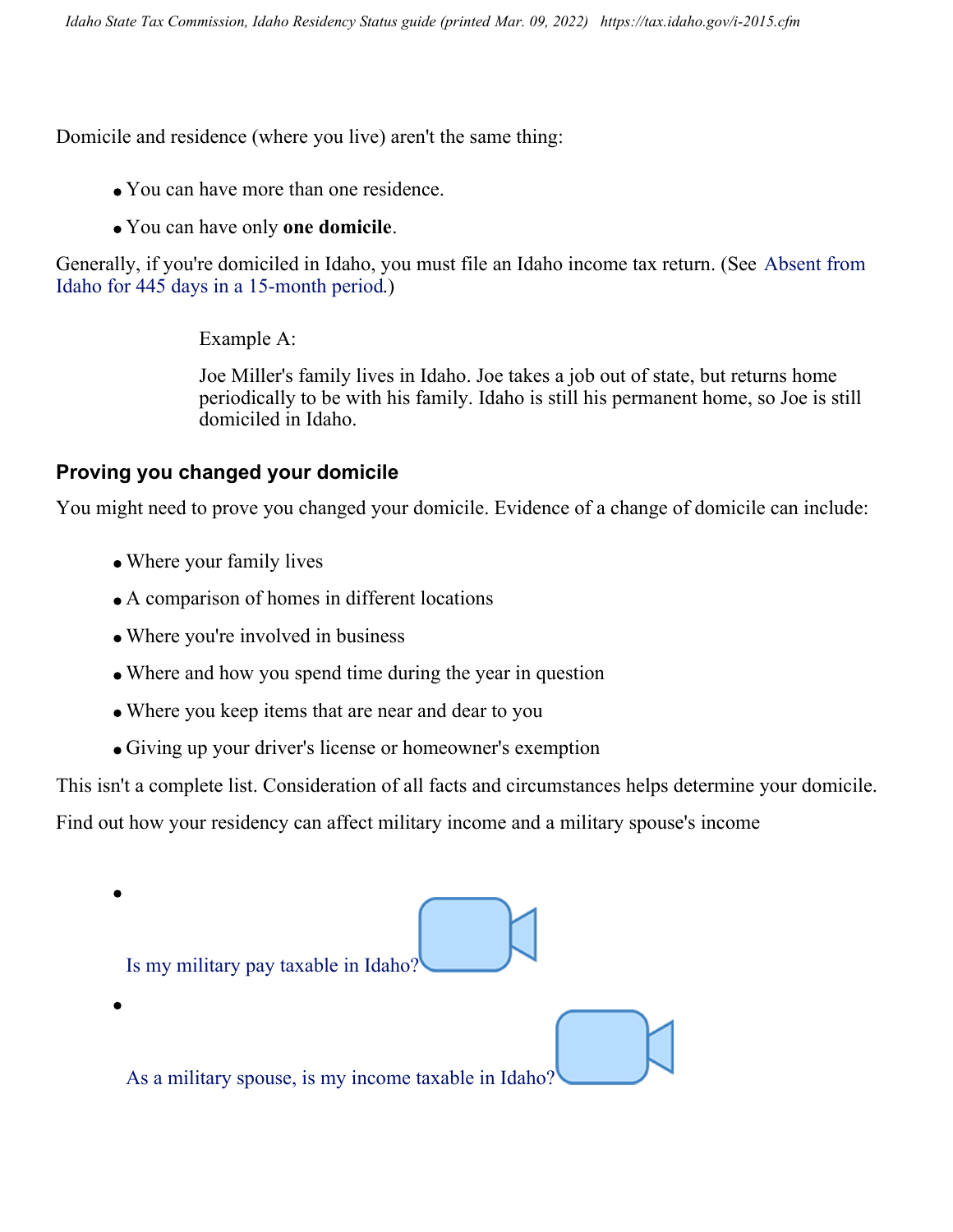## **In Idaho for more than a temporary reason**

You should consider several factors to determine whether you're in Idaho for more than a **temporary purpose**, including:

- The time you spend in Idaho: Are you here for more than 90 days?
- Any business activity you conduct: Is your stay related to a significant business purpose?
- Banking and other financial dealings: Is your stay related to a significant financial purpose?
- Family and social ties: Do you have important family or social ties in Idaho?

If you're on vacation or visiting, you're considered to be in Idaho only for a temporary purpose. If you answered "yes" to any of the questions above, you must show that your stay is consistent with that of a vacationer or visitor.

#### Example B:

Bill and Lois are domiciled in California and have a home there. They also own a home in Idaho where they vacation each summer. In 2017 they spent 100 days in Idaho. Because they were in Idaho at least 90 days, Bill and Lois must prove they were here only on a temporary basis, as vacationers or tourists. They didn't conduct business while in Idaho, didn't work in Idaho, and didn't have any family living here. They bought nonresident fishing licenses and didn't claim the Idaho homeowner's exemption on their home. Bill and Lois regularly attended church in Idaho and bought memberships to the local golf course. Bill and Lois are considered Idaho nonresidents because their activity in Idaho is like a vacationer or tourist.

Example C:

Chuck is a construction worker domiciled in Utah where he also has a home. He works in Idaho every April through June on road construction projects. While working in Idaho, he stays in a travel trailer. Chuck's job in Idaho means he's here for more than a temporary purpose even though he's living in a travel trailer. Chuck files as a part-year resident. He's subject to Idaho tax on all the income he receives during the time he lives in Idaho and any [Idaho source income](http://staging.tax.idaho.gov/i-2014.cfm).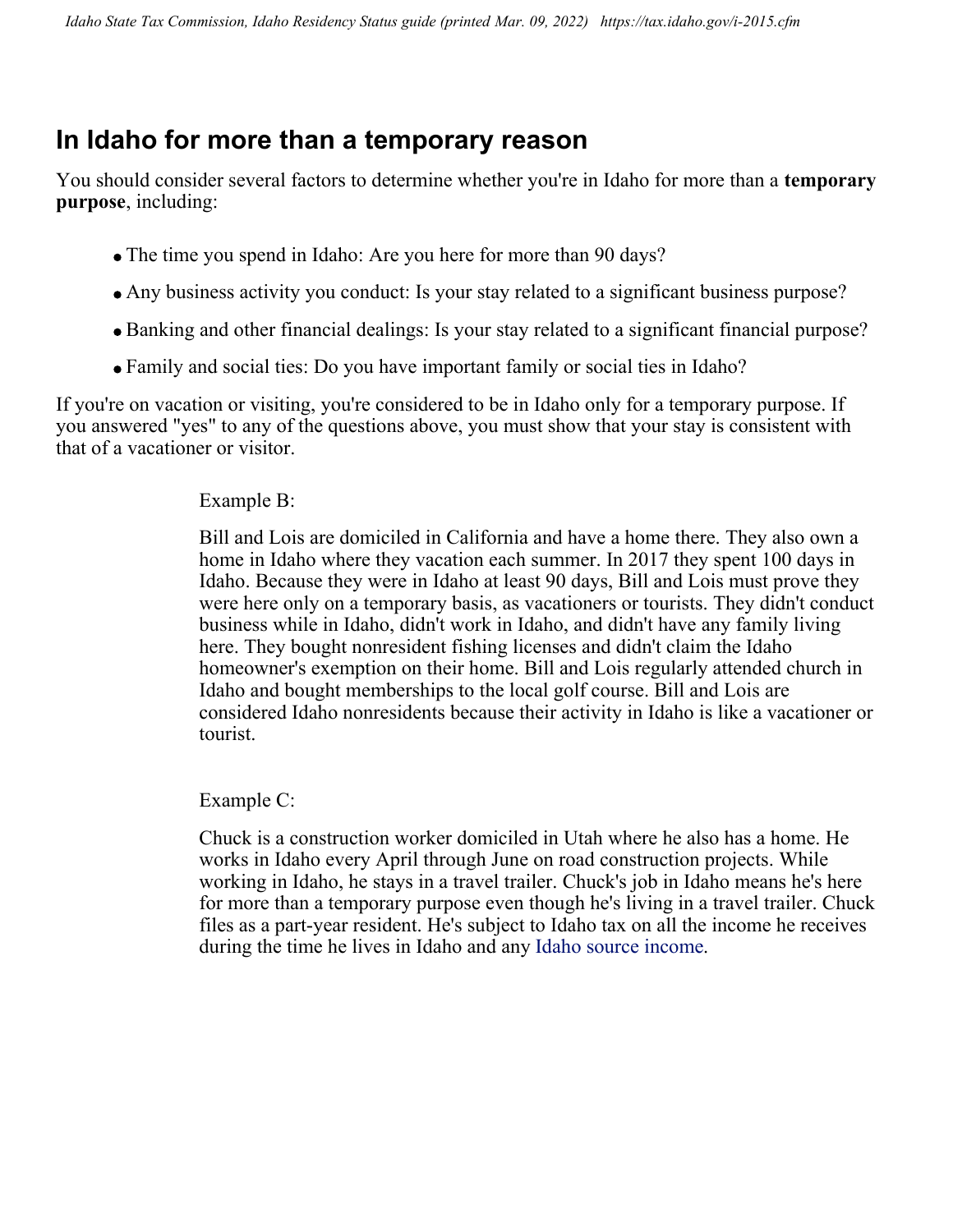# **Guidance for specific circumstances**

#### **Absent from Idaho for 445 days in a 15-month period**

Some people domiciled in Idaho can be treated as nonresidents. Idaho allows an exception to being a resident if you were out of Idaho for at least 445 days in a 15-month period. In this case, you're not considered to be an Idaho resident and may not have to file an Idaho income tax return.

But the 445-day absence exception isn't available if:

- You have a permanent home in Idaho where your spouse or minor children live for more than 60 days during the calendar year.
- You claim Idaho as your tax home for claiming "away-from-home" expenses on your federal return.
- You're employed on the staff of a U.S. Senator or Representative.
- You hold an elected or appointed office of the U.S. Government other than the armed forces or career appointment in the U.S. Foreign Service.

#### **You'll be considered an Idaho resident again if:**

After you initially satisfy the 445-day absence test, you'll be considered an Idaho resident again if at any point you're in Idaho more than 60 days in any calendar year.

#### Example D:

John is single and is domiciled in Idaho. He works for a construction company that assigned him to a three-year project in Alaska. John will return to Idaho when the work completes. He claimed Alaska as his tax home for federal income tax purposes. John left Idaho on July 15, 2014. He was in Idaho from March 20, 2015 through March 27, 2015, and from December 15, 2016 through December 30, 2016. John returned to his home in Idaho on September 30, 2017 when the project he was working on wrapped up. He stayed in Idaho through the end of 2017.

- John's initial 15-month period started July 15, 2014.
- 2014: John was a part-year resident. He was a resident of Idaho from Jan. 1 - July 14. He was a nonresident from July 15 - Dec. 31.
- 2015: John was a nonresident. He didn't have to file an Idaho income tax return because he was absent from Idaho for 450 days in the first 15-month period - July 15, 2014, through October 15, 2015 and didn't have any Idaho source income.
- 2016: John was again a nonresident.
- 2017: John was a part-year resident. From Jan. 1 Sept. 29 he was a nonresident. He became a resident again on September 30, 2017. This is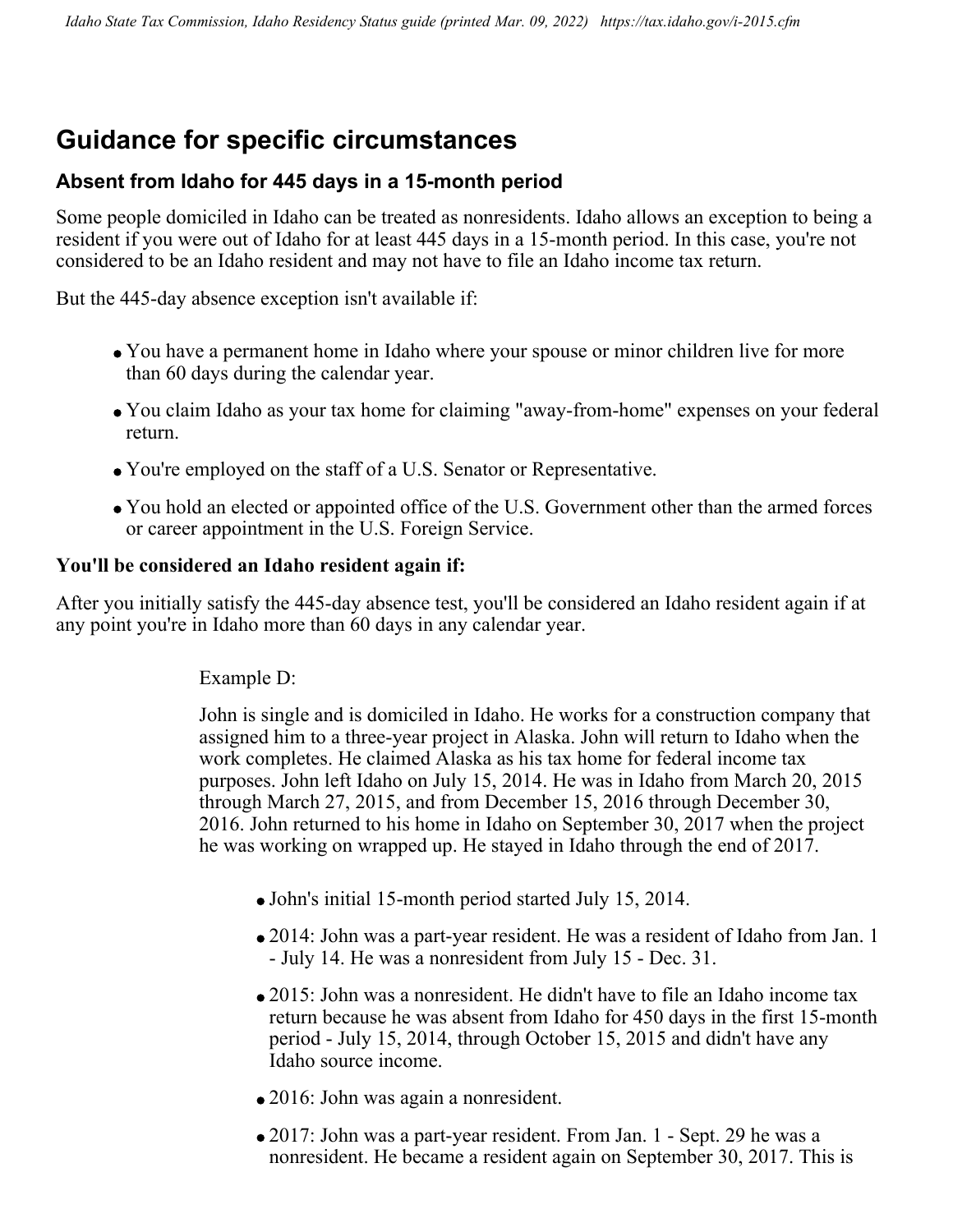the date he returned to Idaho and remained for more than 60 days.

If John was married:

If his wife stayed at home in Idaho, John wouldn't qualify for nonresident status. He'd be an Idaho resident for 2014-2017 because he was domiciled in Idaho. (This example also applies to people working out of the country.)

#### **In the military**

Your military home of record might not be where you're domiciled. Typically, your state of legal residence is also your state of domicile, but this could be different from your home of record. If you're stationed in Idaho on active military duty, you're considered a resident of the state where you're domiciled.

- 1. If Idaho is where you're domiciled, you're an Idaho resident.
- 2. If your domicile is another state, you're a military nonresident.
- 3. Active duty military pay isn't taxed.
- 4. Military nonresidents are taxed on other income received from Idaho sources.

A nonmilitary spouse living in Idaho can be a resident, part-year resident, or a nonresident.

Example F:

Gary and his wife, Linda, are domiciled in Alabama. Gary is in the Air Force and claims Alabama as his home of record. In October 2016, Gary was transferred to Mountain Home Air Force Base. They both moved to Idaho and stayed in Idaho during 2017. Since Gary's domicile isn't Idaho, he's a military nonresident. But if Gary changes his domicile to Idaho, he'd be an Idaho resident.

Since Linda had the same domicile as Gary, she is a nonresident while in Idaho unless she changes her domicile to Idaho. She'd be an Idaho resident or part-year resident depending on the date her domicile changed.

#### **Transportation employees**

Federal laws limit states from taxing compensation of certain types of employees. You're subject to income tax only in your state of residence if:

- You're an interstate rail or motor carrier employee, and
- You have regularly assigned duties in more than one state.

This exclusion doesn't apply to government employees. The part of your income earned in Idaho is taxable to Idaho.

#### **Move for seasonal work**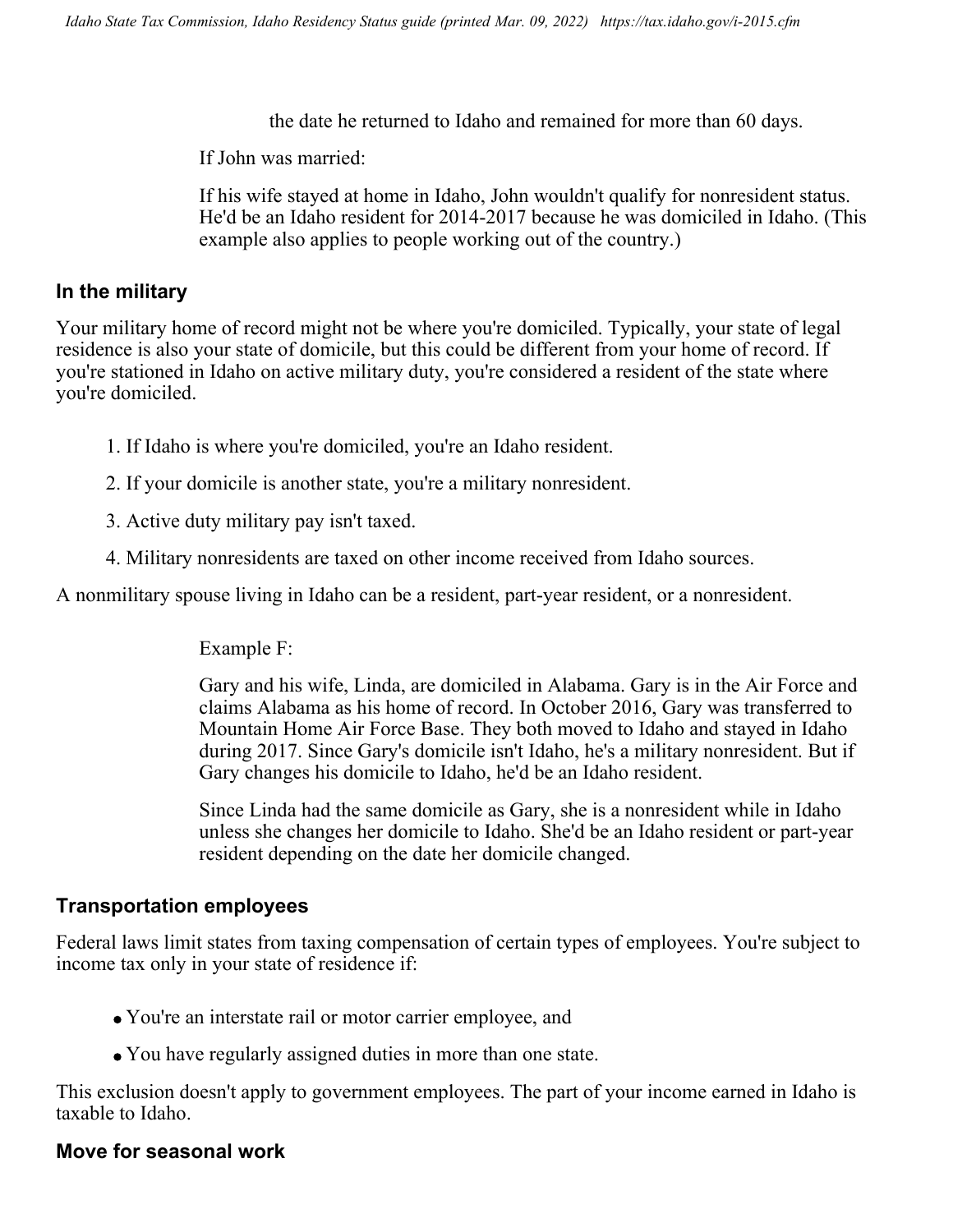Example G:

A married couple, Don and Diane, have a fishing business and a home in Alaska. They also have a home in Idaho where they live during the off season. They have both registered to vote in Idaho.

They live in Idaho at least part of the year, so they're either residents or part-year residents.

They'll need to determine where their [domicile](http://staging.tax.idaho.gov/i-2015.cfm#domicile) is.

If Don and Diane are domiciled in Idaho — or lived in Idaho more than 270 days (even though they're domiciled in Alaska) — they're considered Idaho residents.

#### **Spouses live and work in different states**

Spouses can have separate residences and domiciles.

Example H:

Cindy lives and works in Idaho. Craig lives and works in Washington. They're married.

Cindy is an Idaho resident. Craig could be an Idaho resident if he's domiciled in Idaho.

If they file a joint return for federal income tax purposes, they must file a joint return for Idaho. If Craig isn't a resident of Idaho, they must file using an Idaho Form 43, Idaho Part-year Resident & Nonresident Income Tax Return. Craig would be listed as a nonresident. Cindy would be listed as a resident. Because Idaho and Washington are both community property states, each spouse has a one-half interest in the other's earnings. They must report one-half of all the community income (including Craig's earnings) regardless of source plus any separate income Cindy might have. Craig must report one-half of the community income that's from Idaho sources plus any separate income from Idaho sources.

#### **Retired and traveling in a motor home**

Example I:

Vern and Vera retired recently. They were residents of Idaho and domiciled here. Since retiring, they've sold their Idaho home and bought a motor home. They plan to travel around the country.

Idaho will continue to be their domicile until they establish a new one. Since they'll be traveling around the country and have no intention to establish a new domicile, Idaho remains their domicile. They'll continue to be Idaho residents and all income is taxable to Idaho.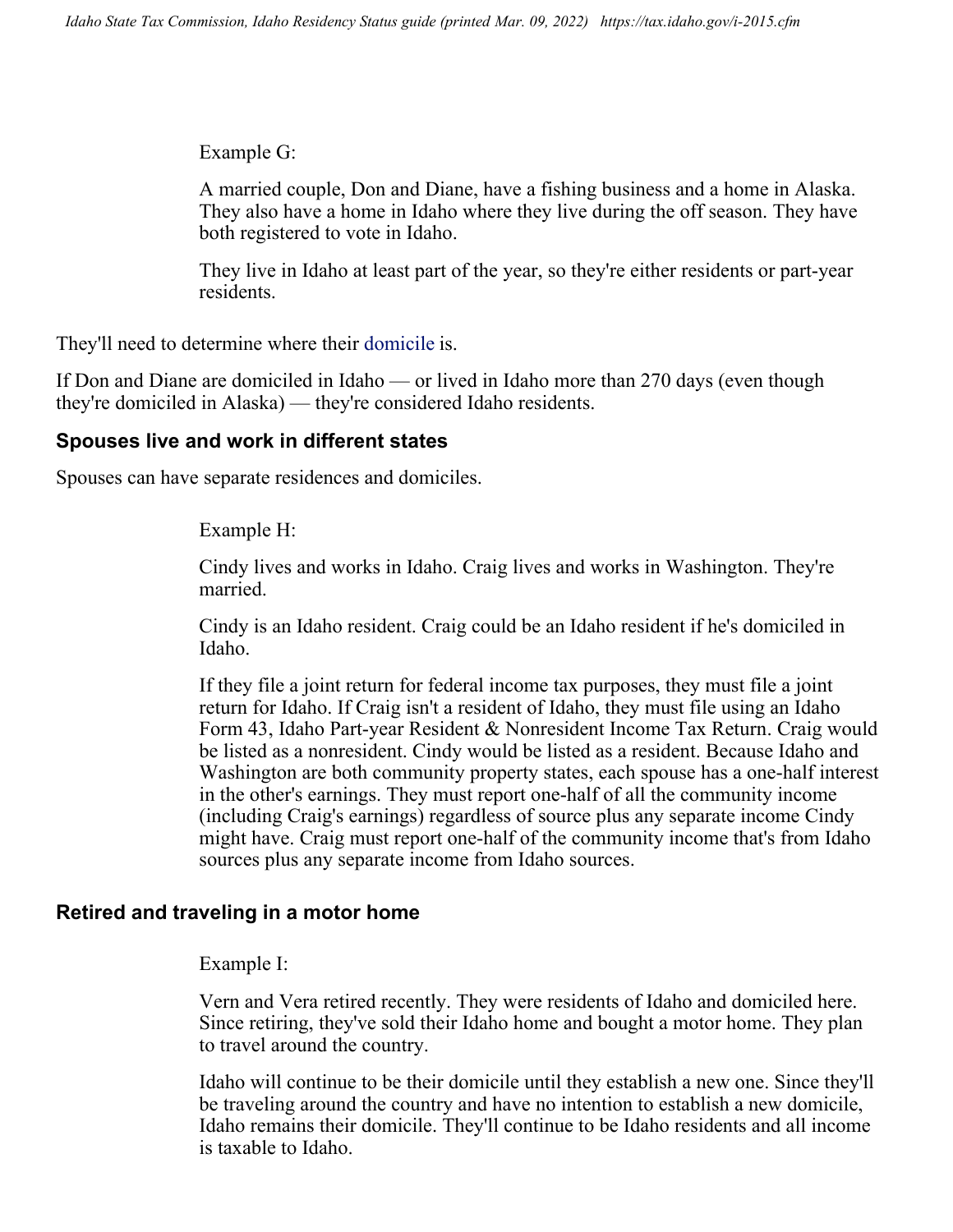*Idaho State Tax Commission, Idaho Residency Status guide (printed Mar. 09, 2022) https://tax.idaho.gov/i-2015.cfm*